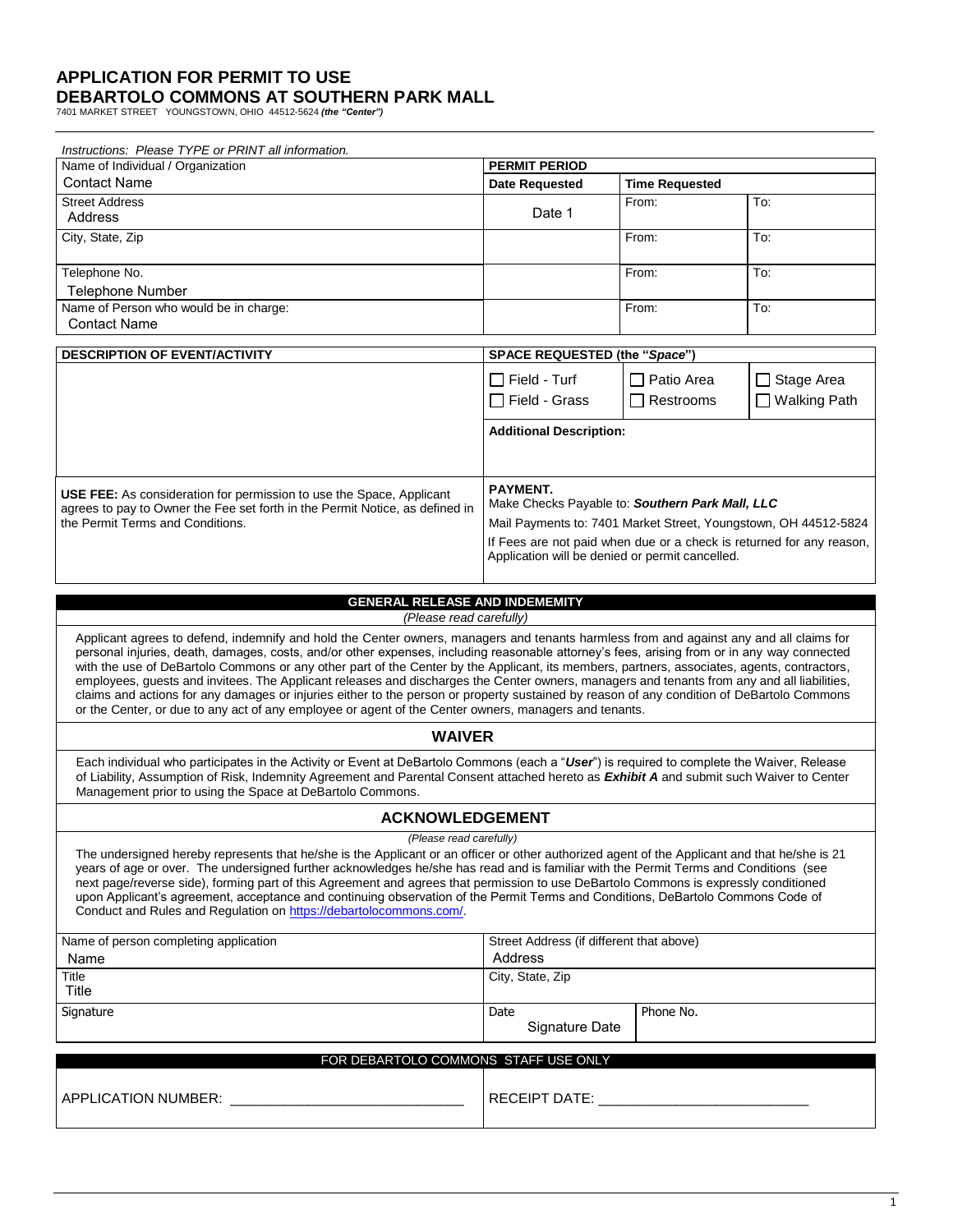**1. Owner.** The term "*Owner*" means Southern Park Mall, LLC, owner of Southern Park Mall (the "*Center*") where DeBartolo Commons is located.

**2. Permit Required.** A permit is required to reserve the use of space at DeBartolo Commons. Owner or its personnel managing the Center ("*Center Management*") may in its sole discretion permit or not permit any person or organization to use DeBartolo Commons or require a User to leave DeBartolo Commons and the Center without any liability whatsoever for any damages, claims, losses, actions, or suits arising from such removal.

**3. Permit Decision and Agreement.** Owner shall deliver to Applicant written notice of acceptance or rejection of Application. A Permit is granted on the condition that Permittee enter into a permit agreement with Owner for the use requested herein ("*Permit Agreement*"). The Permit Agreement will include the terms governing the use of the Space, including, without limitation, a depiction of the Space, associated Use Fee and any additional payment instructions. Permittees will not be permitted to use the Space without a signed Permit Agreement.<br>4. Event/Activity

**Event/Activity.** (a) The Event/Activity shall be confined to the specific use, Space and Permit Period(s) approved by Owner. (b) If the Event/Activity may reasonably be expected to cause public disorder or injury to any person or property or to require substantial cleaning, repairs, or restoration in order to return any area of DeBartolo Commons to the condition existing immediately prior to the commencement of the Event/Activity, Center Management may, as a condition to granting a permit, require security for the performance of the Applicant's obligation as Applicant under such permit and these terms and conditions. Such security shall be in a form satisfactory to Center Management and may be a cash deposit, a bond, or other adequate assurance of the Applicant's performance.

**5. Use at Your Own Risk.** Use of DeBartolo Commons is at the sole risk of the Applicant and each User. DeBartolo Commons is not supervised and Owner is not responsible for any injuries from use, or death or for damage or theft to personal property.

**6. Supervision.** At all times during its use of the Space, Applicant shall provide sufficient supervision and maintain adequate control of its members, guests, and invitees while the same are at or about DeBartolo Commons, so as to prevent unlawful, offensive or objectionable actions, as determined by. Center Management, in its sole discretion.

**7. Permits and Compliance.** Applicant shall obtain any licenses, authorizations, or permits required by any governmental agency or authority required for the Event/Activity. Applicant's operation under this Permit shall conform to and comply with, all applicable laws, codes, ordinances, regulations, directions of public officers thereunder, insurance requirements and the DeBartolo Commons Code of Conduct and Rules and Regulations.

**8. Insurance.** If the application is for activity which may reasonably be expected to cause public disorder or injury to any person or property or to require substantial cleaning, repairs or restoration in order to return the area of the Center to the condition existing immediately prior to the commencement of the activity, Center Management may, as a condition to granting a Permit, require security for the performance of the Applicant's obligations hereunder. Such security shall be in a form satisfactory to Center Management and may be a case deposit, insurance policy or adequate assurance of the applicant's performance. Where such determination is made an insurance is required, such insurance shall be in the minimum of a commercial general liability policy having a limit of \$1,000,000 per occurrence with a \$1,000,000 aggregate, naming the Center owner, manager and their affiliates as additional insureds.

**9. Indemnification.** Applicant assumes liability for and shall defend, indemnify and hold harmless Owner and Owner's property manager, their affiliates and subsidiaries and each of their officers, directors, employees, and agents, and any mortgagee and master lessor of the Center ("*Owner's Parties*"), from and against any and all liabilities, obligations, losses, penalties, claims, suits, damages, expenses, disbursements (including legal fees and expenses), or costs of any kind and nature whatsoever in any way relating to or arising out of any activity of Applicant, its employees, agents, contractors or invitees. The obligations set forth in this *Section 9* shall survive the expiration of the Permit Period or earlier revocation or cancellation of this Permit.

**10. . Waiver of Liability**. Owner and Owner's Parties shall not be liable to Applicant for, and Applicant waives all claims against such parties, injury, death, or damage to person or property sustained by Applicant or any person claiming through Applicant resulting from any condition, accident or occurrence in or upon the Space, or any other part of the Center, unless such matters arise solely from the gross negligence or willful misconduct of Owner. For each person participating in the Event/Activity in the Space pursuant to this Permit, Applicant shall deliver to Owner signed copies of the attached Waiver, Release of Liability, Assumption of Risk, Indemnity Agreement and Parent Consent form attached hereto as *Exhibit A* and forming part of this Agreement.

**11. Signage.** All signage and/or other display materials used in the Space must be approved by Center Management prior to display in the Space or

DeBartolo Commons. Center Management may remove, alter or relocate signage or display materials at its sole discretion and without consequence.

**12. Condition of Space.** The Space shall be left in the same condition as it was upon commencement of its use. Applicant shall remove all trash from the Space and deposit trash and recyclables in cans provided or otherwise remove them from the Space.

**13. Objectionable and Prohibited Use.** Applicant and each User shall not engage in any of the following activities

(a) Solicitation and Vending. Unless otherwise permitted by Owner, the Applicant shall not vend, peddle, or solicit orders for sale or distribution of merchandise, devices, services, periodicals, books, pamphlets, tickets or other material whatsoever.

(b) Alcoholic Beverages. Unless otherwise agreed to in writing by the parties, Applicant, its employees, agents, contractors, or invitees shall not consume, serve or sell alcoholic beverages on or from the Space or DeBartolo Commons.

(c) Devices, Sounds and Odors. Applicant shall not use any vehicle, motor, camera, lighting device or projector in the Space without prior approval of Owner. Applicant shall not permit the emission of noise or odors or use any device or paraphernalia which may constitute a nuisance such as loudspeakers, sound amplifiers, radios, televisions or other device without the prior written approval of Owner.

(d) Behavior. Applicant shall not engage in any fighting or direct use of any physical force, abusive or obscene language or threats toward any other person or engage in any other form of improper behavior such as the making of unreasonable noise or coarse or offensive utterance, gesture or displays which causes or is likely to cause significant public inconvenience, annoyance or alarm. Applicant shall not engage in any conduct which might interfere with or impede the use of any other facilities of the Center by any customer, business invitee or employee, employer, or tenant or create a disturbance, attract attention or harass, annoy, disparage or be detrimental to any of the retail establishments in the Center.

(e) Obstruction. Applicant shall not obstruct the free flow of pedestrian or vehicular traffic at the Center. Any person or organization using DeBartolo Commons shall not engage in any conduct which might interfere with or impede the use of any other facilities of the Shopping Center by any customer, business invitee or employee, employer, or tenant.

(f) Hazardous Materials**.** Applicant shall not cause or permit any hazardous material to be brought upon, stored, kept, used, or discharged on or about the Space.

**14. Violations.** An Applicant or User found to be violating these Terms and Conditions, or DeBartolo Code of Conduct or Rules and Regulations may be asked to leave DeBartolo Commons and the Center without any liability whatsoever for any damages, claims, losses, actions, suits arising from such removal. If Center Management deems the use of the Space objectionable, at its sole discretion, it may, without any notice whatsoever, cancel the Permit and revoke Applicant's permission to use the Space.

**15. Permit Revocation or Cancellation.** (a) Owner may cancel or revoke a Permit at any time without cause with 24 hours' prior written notice. (b) Owner may revoke or cancel this Permit immediately upon a breach of any term of this Permit by Applicant or the violation of DeBartolo Code of Conduct or Rules and Regulations by any User; and may pursue all other remedies or damages available to it at law or in equity.

**16. Removal.** On the expiration of a Permit Period or earlier revocation or termination of a Permit or Permit Agreement, Applicant shall remove any signage, and any other goods and effects from the Space and leave the Space in clean and good order and condition. Any trash must be removed by Applicant as instructed by Owner. Personal property of Applicant not removed by the end of the Permit Period or earlier revocation of this Permit may be sold or destroyed by Owner, at Owner's option, without liability.

**17. Marks and Names.** Applicant shall use no symbol, design, name, mark or insignia adopted by or identifying the Center, including without limitation the Center name or the name of Owner or any of its affiliates, without the prior written approval of Owner. Should Owner grant such consent, Applicant shall not assign or transfer in any way such rights to any third party without the written consent of Owner.

**18. Assignment and Subletting.** Applicant shall not sell, assign, license, or transfer a Permit granted by Owner, nor sublet all or any part of the Space without Owner's prior written approval, which may be withheld at Owner's sole and absolute discretion.

19. **Electronic Signature**. A signature to this Permit executed and/or transmitted electronically shall have the same authority, effect and enforceability as an original signature.

Signature of Applicant: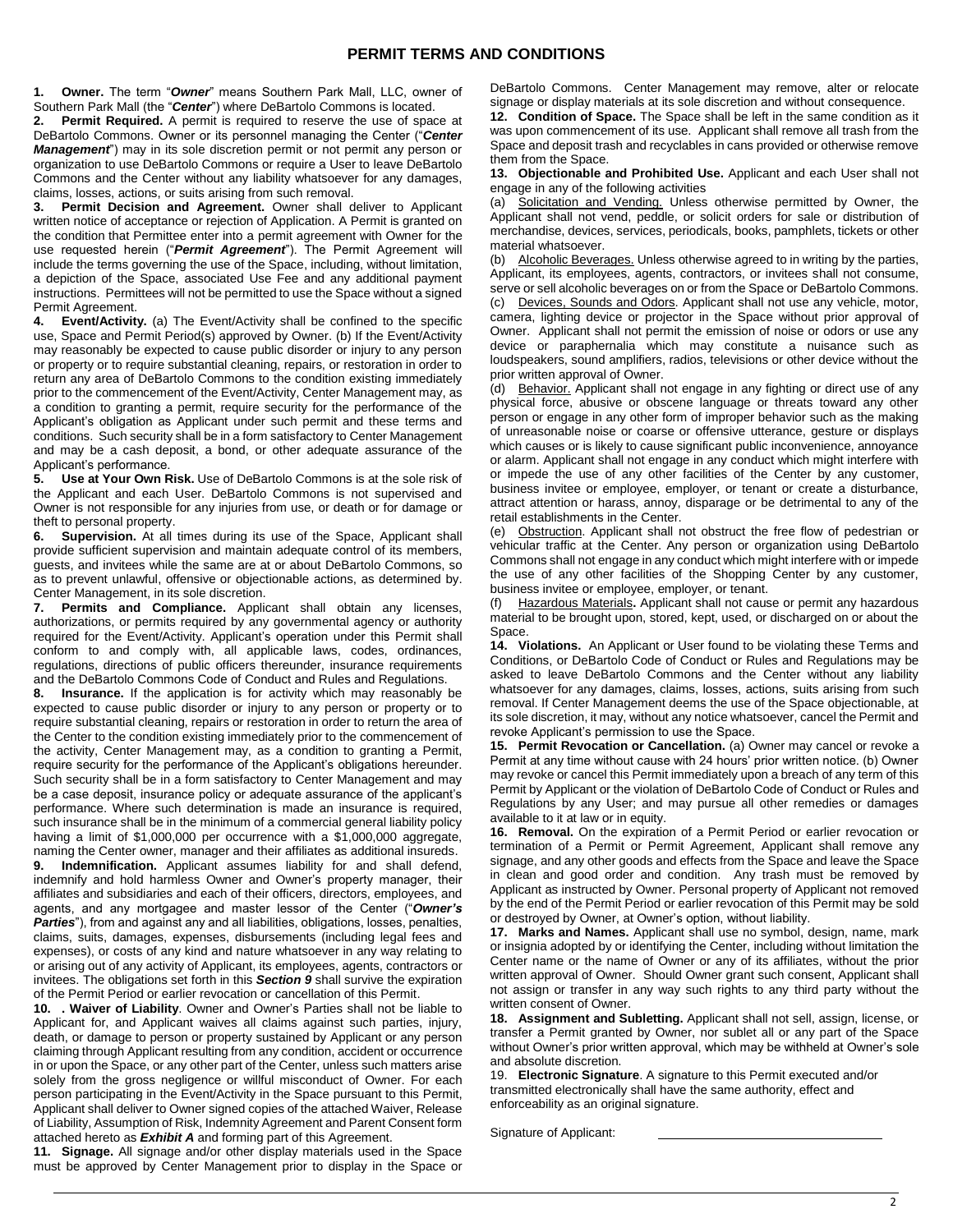## **EXHIBIT A**

## WAIVER, RELEASE OF LIABILITY, ASSUMPTION OF RISK, INDEMNITY AGREEMENT AND PARENTAL CONSENT

|                                               | Center: SOUTHERN PARK MALL                                  |        |      |         |            |  |  |
|-----------------------------------------------|-------------------------------------------------------------|--------|------|---------|------------|--|--|
|                                               | Event/Activity: __________________________________          |        |      |         |            |  |  |
| Name of Participant:                          | <u> 1980 - Andrea Andrew Maria (h. 1980).</u>               |        | Age: |         | D.O.B.     |  |  |
| (If Participant is under the age of 18 years) | Name of Participant's Parent: Name of Participant's Parent: |        |      |         |            |  |  |
| Address:                                      | (Street Address)                                            | (City) |      | (State) | (Zip Code) |  |  |
| Email Address:                                |                                                             |        |      |         |            |  |  |
| Telephone-Home: Telephone-Home:               |                                                             |        |      |         |            |  |  |

In consideration for being allowed to participate in the Event/Activity at DeBartolo Commons at Southern Park Mall on the Event/Activity Date, I, the undersigned, understand, acknowledge, appreciate, and agree that:

- 1. I fully understand that participation in the Event/Activity involves risks and dangers of bodily injury, including, without limitation, disability, paralysis and death (the "*Risks*"). I KNOWINGLY AND FREELY ASSUME ALL RISKS, both known and unknown, associated with my participation in the Event/Activity, and, understanding such Risks, I represent that I voluntarily desire to participate in the Event/Activity.
- 2. I fully understand that these Risks may be caused by my own actions or inactions, the actions or inactions of others participating in the Event/Activity, the condition in which the Event/Activity takes place, or THE NEGLIGENCE OF THE RELEASEES named below; and there may be OTHER RISKS AND SOCIAL AND ECONOMIC LOSSES either not known to me or not readily foreseeable at this time; and I FULLY ACCEPT AND ASSUME ALL SUCH RISKS AND ALL RESPONSIBILITY FOR LOSSES, COSTS, AND DAMAGES I incur as a result of my participation in the Event/Activity.
- 3. I am in good health and physically capable of participating in the Event/Activity. I acknowledge and agree that I, and I alone, am solely responsible for my personal health and safety and the personal property that I bring with me.
- 4. I consent to treatment in the event of an emergency or other incident in which, in the reasonable judgment of the on-site personnel, I require medical care.
- 5. I willingly agree to read all the Event/Activity policies, rules and regulations governing the use of DeBartolo Commons and, at all times while participating in the Even/Activity, I will abide by all such rules and regulations.
- 6. I, on behalf of myself and my heirs, assigns, personal representatives, administrators, estates, next of kin, invitees, and guests, HEREBY VOLUNTARILY AND FOREVER: (i) RELEASE **Southern Park Mall, LLC** ("*Owner*"), its affiliates, and their respective current and former owners, partners, members, officers, directors, trustees, advisors, consultants, employees, agents, volunteers, representatives, successors, assigns and other participants, advertisers and sponsors (collectively "*RELEASEES*"), FROM ANY AND ALL LIABILITY WHATSOEVER, INCLUDING WITHOUT LIMITATION, LIABILITY FOR ANY AND ALL INJURIES, DISABILITIES, DEATH, LOSSES OR DAMAGES TO PERSON OR PROPERTY, ARISING DIRECTLY OR INDIRECTLY IN CONNECTION WITH MY PARTICIPATION IN THE EVENT/ACTIVITY, WHETHER OR NOT CAUSED BY THE INTENTIONAL CONDUCT, ACTIVE OR PASSIVE NEGLIGENCE OR OTHER FAULT OF THE RELEASEES OR OTHERWISE, to the fullest extent permitted by law; (ii) WAIVE ANY RIGHT TO SUE OR MAKE ANY DEMAND WHATSOEVER against any RELEASEE for any damages or losses arising, directly or indirectly, in connection with the my participation in the Event; (iii) AGREE NEVER TO SUE ANY RELEASEE asserting any claim for damages or losses suffered, directly or indirectly, in connection with my participation in the Event/Activity. I further agree that if, despite this Agreement, I, or anyone on my behalf, or any invitee or guest, makes a claim against any of the Releasee's, I WILL INDEMNIFY, SAVE, AND HOLD HARMLESS EACH OF THE RELEASEES from any litigation expenses, attorney fees, loss, liability, damage or cost which I may incur as a result of such claim. I understand and agree that this Waiver, Release of Liability, Assumption of Risk, Indemnity Agreement and Parental Consent (if applicable) (the "*Agreement*") shall survive my participation in the Event/Activity.